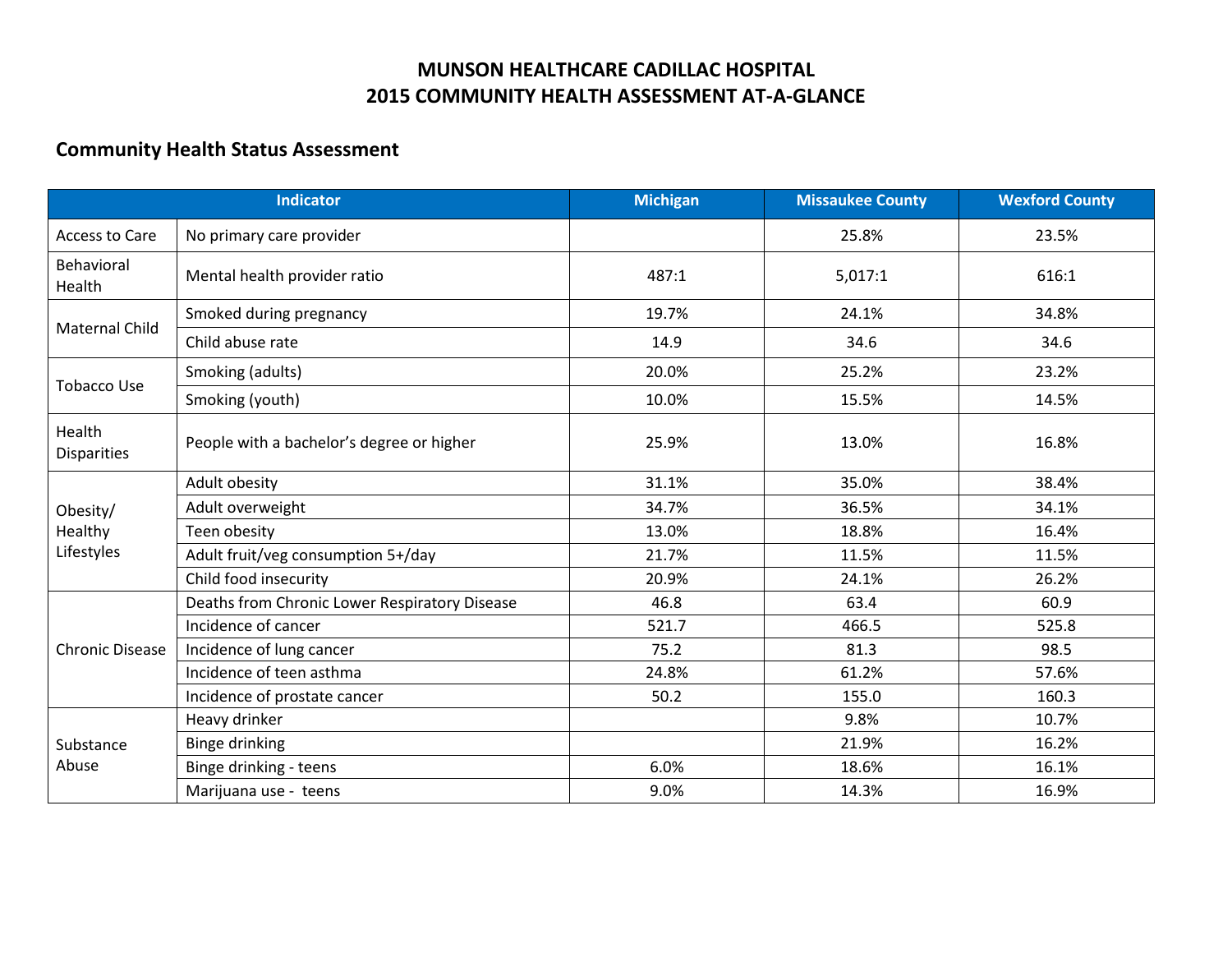## **Key Surveys Results**

| <b>QUESTION</b>              | <b>WHAT MATTERS TO YOU? COMMUNITY SURVEY</b>                       | <b>HEALTH CARE PROVIDER SURVEY</b>                                 |  |
|------------------------------|--------------------------------------------------------------------|--------------------------------------------------------------------|--|
|                              | $N = 322$                                                          | $N=17$                                                             |  |
| What are the three most      | 1. Access to health care, including primary care, specialty        | 1. Access to health care, including primary care, specialty        |  |
| important factors needed for | care, behavioral health services, and dental care                  | care, behavioral health services, and dental care                  |  |
| a healthy community?         | Good jobs and healthy economy<br>2.                                | 2. Good jobs and healthy economy                                   |  |
|                              | Access to affordable healthy foods<br>3.                           | <b>Healthy lifestyles</b><br>3.                                    |  |
|                              | Good schools/high value on education<br>4.                         | Affordable housing<br>4.                                           |  |
|                              | 5. Affordable housing                                              | Access to affordable healthy foods<br>5.                           |  |
|                              |                                                                    | Strong family life<br>5.                                           |  |
| What are the most            | Substance abuse (alcohol, illegal drugs, prescription drugs)<br>1. | 1. Overweight and obesity                                          |  |
| important community health   | Overweight and obesity                                             | 2. Lack of access to primary care, specialty care, behavioral      |  |
| problems in the county you   | Chronic diseases (heart disease, cancer, diabetes, COPD,<br>3.     | health services or dental care                                     |  |
| live in?                     | stroke)                                                            | Substance abuse (alcohol, illegal drugs, prescription drugs)<br>3. |  |
|                              | 4. Lack of access to primary care, specialty care, behavioral      | 4. Chronic diseases (heart disease, cancer, diabetes, COPD,        |  |
|                              | health services or dental care                                     | stroke)                                                            |  |
|                              | Mental health issues<br>5.                                         | Mental health issues<br>4.                                         |  |

| <b>WHAT MATTERS TO YOU? COMMUNITY SURVEY</b>                                                                                                               |                                                                                                                                                                                             |                                                                                                                         |                                                                                                          |                                                                                                                                                                                                                                 |  |  |  |
|------------------------------------------------------------------------------------------------------------------------------------------------------------|---------------------------------------------------------------------------------------------------------------------------------------------------------------------------------------------|-------------------------------------------------------------------------------------------------------------------------|----------------------------------------------------------------------------------------------------------|---------------------------------------------------------------------------------------------------------------------------------------------------------------------------------------------------------------------------------|--|--|--|
| <b>QUESTION</b>                                                                                                                                            | <b>ADULTS</b>                                                                                                                                                                               | <b>OLDER ADULTS</b>                                                                                                     |                                                                                                          | <b>CHILDREN</b>                                                                                                                                                                                                                 |  |  |  |
| What are the problems<br>adults, older adults, and<br>children in your family have<br>in getting health care<br>services?                                  | Too busy to get to doctor<br>1.<br>2.<br>Getting pregnancy care<br>Health insurance has high<br>3.<br>deductibles and/or copays<br>Lack of health insurance<br>4.<br>5.<br>Finding a doctor | <b>Transportation issues</b><br>1.<br>2.<br>medications<br>ER waiting time<br>3.<br>4.<br>dental services<br>5.<br>care | Health insurance does not cover<br>Health insurance does not cover<br>Do not know where to go for health | Finding a behavioral health provider<br>Health insurance does not cover<br>2.<br>behavioral health services<br>Finding a dentist<br>3.<br>ER waiting time<br>4.<br>Health insurance has high<br>5.<br>deductibles and/or copays |  |  |  |
| <b>QUESTION</b>                                                                                                                                            | <b>SELF</b>                                                                                                                                                                                 |                                                                                                                         | <b>IMMEDIATE FAMILY</b>                                                                                  |                                                                                                                                                                                                                                 |  |  |  |
| Have you or any member of<br>your immediate family ever<br>been told by a doctor or<br>other health professional<br>that you have any of the<br>following? | Overweight/obese<br>High cholesterol<br>2.<br>High blood pressure<br>3.<br><b>Arthritis</b><br>4.<br>Diabetes/prediabetes<br>5.                                                             |                                                                                                                         | High blood pressure<br>Overweight/obese<br>High cholesterol<br>Cancer<br>Diabetes/prediabetes<br>5.      |                                                                                                                                                                                                                                 |  |  |  |